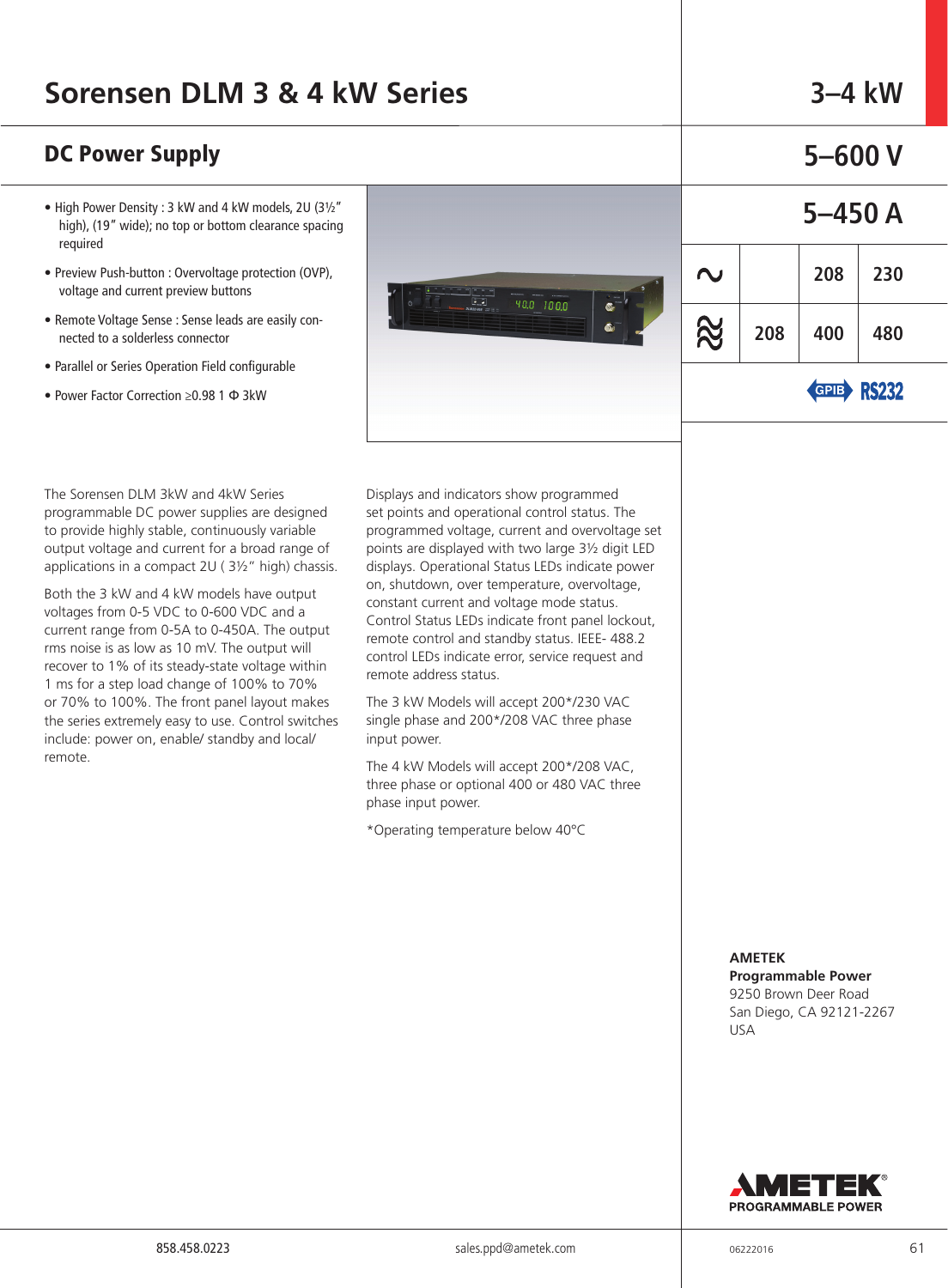# **DLM 3 & 4 kW Series : Product Specifications**

| <b>Common</b>                  |                                                                                                                                                                                                                                                                                                                                                                            |                                                                                             |  |  |  |  |
|--------------------------------|----------------------------------------------------------------------------------------------------------------------------------------------------------------------------------------------------------------------------------------------------------------------------------------------------------------------------------------------------------------------------|---------------------------------------------------------------------------------------------|--|--|--|--|
| <b>Front Panel Controls</b>    | Knobs with 31/2 digit digital displays to control output voltage and current settings. Power on/off switch, output enable/standby<br>switch and local/remote switch. Voltage, current and overvoltage preview push buttons allow you to preview the programmed<br>settings at any time; overvoltage limit is adjusted with a set screw accessible through the front panel. |                                                                                             |  |  |  |  |
| Displays and Indicators        | Voltage and overvoltage setting 31/2 digit LED display, current setting 31/2 digit LED display. LED indicators for power on, shutdown,<br>remote, overvoltage protection, over temperature and front panel lockout, constant voltage and constant current modes. IEEE-488.2<br>indicators include error, SRQ and address (M9E option).                                     |                                                                                             |  |  |  |  |
| Overvoltage Protection         | Output overvoltage (resets by cycling the enable/standby switch)                                                                                                                                                                                                                                                                                                           |                                                                                             |  |  |  |  |
| Cooling                        | Internal fans with over temperature protection                                                                                                                                                                                                                                                                                                                             |                                                                                             |  |  |  |  |
| <b>Remote Sense</b>            | The maximum load line drop is up to the full voltage rating of the supply. The drop in the load leads subtracts from the maximum<br>voltage available for the load except as follows: maximum rated voltage is available at the load and voltage regulation specifications<br>apply for line drops of <2V for models rated 5V to 16V, and <5V for all other models.        |                                                                                             |  |  |  |  |
| <b>Remote Sense Protection</b> | Unit will not be damaged due to misconnection of the remote sense leads.                                                                                                                                                                                                                                                                                                   |                                                                                             |  |  |  |  |
| Remote Programming             | Voltage, current (0-100%) and OVP (5-110%) of full scale can be programmed by selectable 0-5 VDC, 0-10 VDC, or 0-5 k $\Omega$ .                                                                                                                                                                                                                                            |                                                                                             |  |  |  |  |
| <b>Remote Monitoring</b>       | Voltage or current can be monitored with user-selectable ranges, 0-5 VDC or 0-10 VDC                                                                                                                                                                                                                                                                                       |                                                                                             |  |  |  |  |
| <b>Operational Features</b>    | Master/slave parallel operation, up to 2 units can be connected in parallel with active current sharing control to within 10% of<br>each supply. Series operation, up to 3 units of the same model type can be connected in series (consult manual). Negative<br>terminal rated at 150 Vmax above ground                                                                   |                                                                                             |  |  |  |  |
| Software                       | LabVIEW® driver M9E/M85 programs can be downloaded at no cost at www.elgar.com                                                                                                                                                                                                                                                                                             |                                                                                             |  |  |  |  |
| Regulatory                     | CE Mark, 16-185 & 22-180 certified NRTL to EN 61010-1.                                                                                                                                                                                                                                                                                                                     |                                                                                             |  |  |  |  |
| <b>Environmental</b>           |                                                                                                                                                                                                                                                                                                                                                                            |                                                                                             |  |  |  |  |
| <b>Operating Temperature</b>   | 0°C to 50°C, no derating (<200 VAC range limited to 40°C maximum)                                                                                                                                                                                                                                                                                                          |                                                                                             |  |  |  |  |
| Storage Temperature            | -40 $\degree$ C to 65 $\degree$ C                                                                                                                                                                                                                                                                                                                                          |                                                                                             |  |  |  |  |
| Physical                       |                                                                                                                                                                                                                                                                                                                                                                            |                                                                                             |  |  |  |  |
| <b>Dimensions</b>              | Width: 19" (483 mm)<br>Height: 3.5" (88 mm)<br>Depth: 18" (508 mm)                                                                                                                                                                                                                                                                                                         |                                                                                             |  |  |  |  |
| Weight                         | 40 lbs. (18.2 kg)                                                                                                                                                                                                                                                                                                                                                          |                                                                                             |  |  |  |  |
| <b>Shipping Weight</b>         | 49 lbs. (22.3 kg)                                                                                                                                                                                                                                                                                                                                                          |                                                                                             |  |  |  |  |
| <b>Input</b>                   | 3 kW<br>4 kW                                                                                                                                                                                                                                                                                                                                                               |                                                                                             |  |  |  |  |
| <b>Voltage Ranges</b>          | 180-264 VAC, 47-63 Hz,<br>(<200 VAC range limited to 40°C maximum)                                                                                                                                                                                                                                                                                                         | 180-264 VAC, 345-455 VAC, 432-528 VAC, 47-63 Hz<br>(<200 VAC range limited to 40°C maximum) |  |  |  |  |
| Phases                         | single or three phase                                                                                                                                                                                                                                                                                                                                                      | three phase                                                                                 |  |  |  |  |
| Power Factor                   | 0.95 typical with three phase input,<br>0.98 typical with single phase input                                                                                                                                                                                                                                                                                               | 0.95 typical with three phase input                                                         |  |  |  |  |
| Current                        | single phase, 21A rms;<br>180-264 VAC, 15A rms;<br>three phase, 12A rms<br>345-455 VAC, 8.5A rms;<br>432-528 VAC, 6.5A rms;                                                                                                                                                                                                                                                |                                                                                             |  |  |  |  |
| <b>Output</b>                  |                                                                                                                                                                                                                                                                                                                                                                            |                                                                                             |  |  |  |  |
| <b>Stability</b>               | ±0.05% of maximum voltage or current over 8 hours after 15 minute warm-up time at fixed line, load and temperature.<br>Current accuracy for 5V, 8V, and 16V models is 1% typical.                                                                                                                                                                                          |                                                                                             |  |  |  |  |
| Line Regulation                | For input voltage variation over the AC input voltage range, with constant rated load.<br>Voltage: 0.05% of maximum rated output +2mV<br>Current: 0.1% of maximum rated output                                                                                                                                                                                             |                                                                                             |  |  |  |  |
| <b>Load Regulation</b>         | For 0-100% load variation, with constant nominal line voltage.<br>Voltage: 0.05% of maximum rated output +2mV<br>Current: 0.1% of maximum rated output                                                                                                                                                                                                                     |                                                                                             |  |  |  |  |
| <b>Voltage Regulation</b>      | 0.05% of maximum rated output +2mV                                                                                                                                                                                                                                                                                                                                         |                                                                                             |  |  |  |  |
| <b>Transient Response</b>      | Typically recovers in 1.5 ms to within 1% of steady-state output voltage (greater than 50% of Vmax)<br>for 70-100% or 100-70% load change.                                                                                                                                                                                                                                 |                                                                                             |  |  |  |  |
| <b>Temperature Coefficient</b> | 0.02%/°C of rated output voltage; 0.03%/°C of rated output current. Change in output per °C change in ambient temperature,<br>with constant line and load.                                                                                                                                                                                                                 |                                                                                             |  |  |  |  |
| Efficiency                     | 5-8V Models: 82% typical<br>16-80V Models: 87% typical<br>150-600V Models: 85% typical (at maximum output power)                                                                                                                                                                                                                                                           |                                                                                             |  |  |  |  |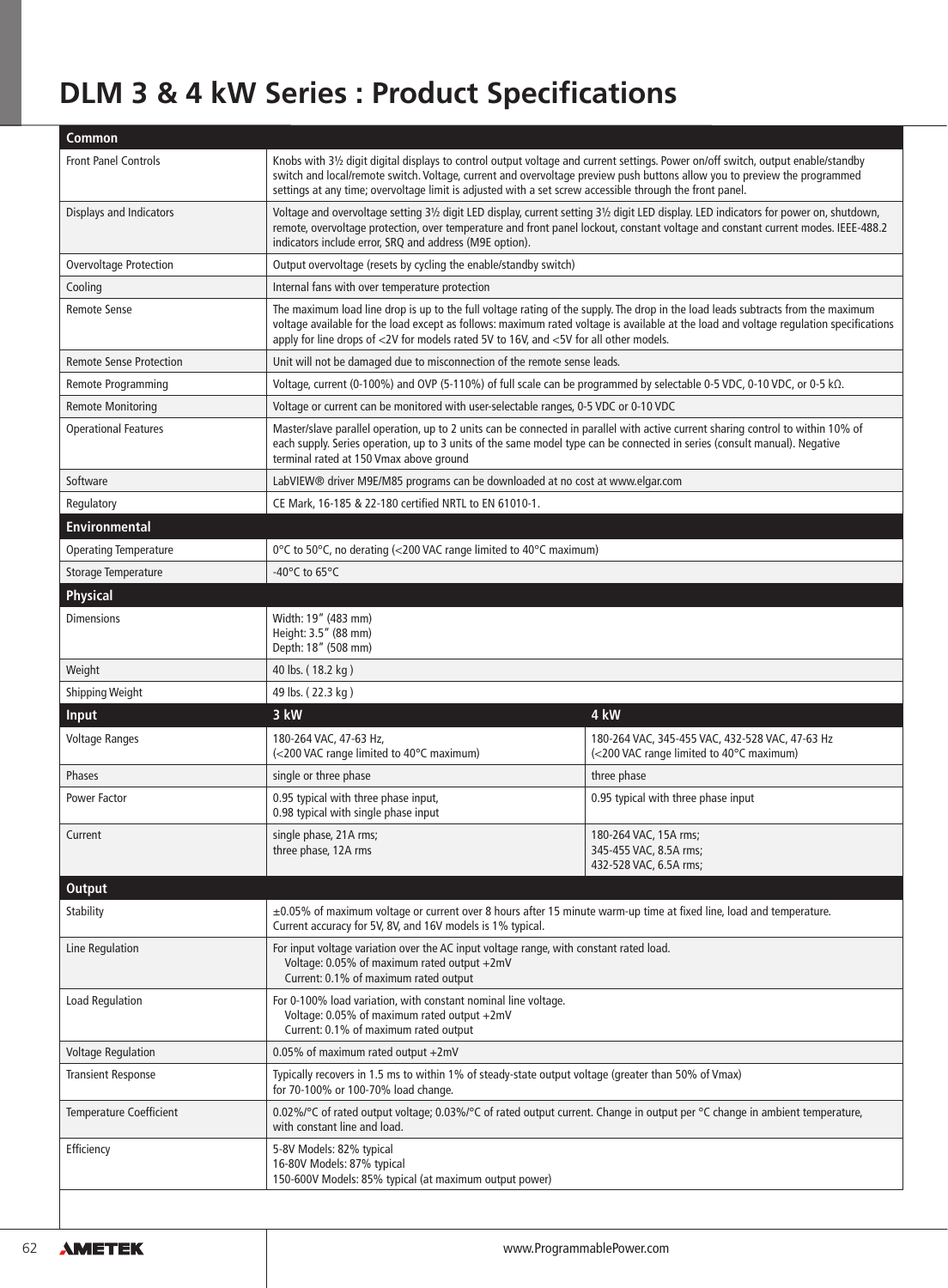# **DLM 3 & 4 kW Series : Product Specifications** | 3-4 kW

| <b>Output: Voltage and Current</b> |                       |                      |                                      |                   |                                        |                                 |  |
|------------------------------------|-----------------------|----------------------|--------------------------------------|-------------------|----------------------------------------|---------------------------------|--|
| 3 kW Model                         | <b>Voltage</b>        | <b>Current</b>       | 4 kW Model                           |                   | <b>Voltage</b>                         | <b>Current</b>                  |  |
| <b>DLM 5-350E</b>                  | $0 - 5$               | $0 - 350$            | <b>DLM 5-450E</b>                    |                   | $0 - 5$                                | $0 - 450$                       |  |
| <b>DLM 8-350E</b>                  | $0 - 8$               | $0 - 350$            | <b>DLM 8-450E</b>                    |                   | $0 - 8$                                | $0 - 450$                       |  |
| DLM 16-185E                        | $0 - 16$              | $0 - 185$            | DLM 16-250E                          |                   | $0 - 16$                               | $0 - 250$                       |  |
|                                    |                       |                      | DLM 22-180E *                        |                   | $0 - 22$                               | $0 - 180$                       |  |
| <b>DLM 32-95E</b>                  | $0 - 32$              | $0 - 95$             | DLM 32-125E                          |                   | $0 - 32$                               | $0 - 125$                       |  |
| <b>DLM 40-75E</b>                  | $0 - 40$              | $0 - 75$             | <b>DLM 40-100E</b>                   |                   | $0 - 40$                               | $0 - 100$                       |  |
| <b>DLM 60-50E</b>                  | $0 - 60$              | $0 - 50$             | <b>DLM 60-66E</b>                    |                   | $0 - 60$                               | $0 - 66$                        |  |
| <b>DLM 80-37E</b>                  | $0 - 80$              | $0 - 37$             | <b>DLM 80-50E</b>                    |                   | $0 - 80$                               | $0 - 50$                        |  |
| <b>DLM 150-20E</b>                 | $0 - 150$             | $0 - 20$             | <b>DLM 150-26E</b>                   |                   | $0 - 150$                              | $0 - 26$                        |  |
| DLM 300-10E                        | $0 - 300$             | $0 - 10$             | DLM 300-13E                          |                   | $0 - 300$                              | $0 - 13$                        |  |
| <b>DLM 600-5E</b>                  | $0 - 600$             | $0 - 5$              | DLM 600-6.6E                         |                   | $0 - 600$                              | $0 - 6.6$                       |  |
|                                    | <b>Output Ratings</b> |                      | <b>Regulation Line and Load</b>      |                   | <b>Meter Accuracy</b>                  |                                 |  |
| <b>Model</b>                       |                       |                      | Voltage                              | <b>Current</b>    | Voltage                                | <b>Current</b>                  |  |
|                                    | Voltage (VDC)         | <b>Current (ADC)</b> | $(0.05\% \text{ of}$<br>Vmax + 2 mV) | (0.1% of<br>Imax) | $(0.5\% \text{ of}$<br>Vmax + 1 count) | $(0.75%$ of<br>$Imax + 1 count$ |  |
| <b>DLM 5-350E</b>                  | $0 - 5$               | $0 - 350$            | 5 mV                                 | 350 mA            | 0.04V                                  | 4A                              |  |
| <b>DLM 5-450E</b>                  | $0 - 5$               | $0 - 450$            | 5 mV                                 | 450 mA            | 0.04V                                  | 5A                              |  |
| <b>DLM 8-350E</b>                  | $0 - 8$               | $0 - 350$            | 6 mV                                 | 350 mA            | 0.05V                                  | 4A                              |  |
| <b>DLM 8-450E</b>                  | $0 - 8$               | $0 - 450$            | 6 mV                                 | 450 mA            | 0.05V                                  | 5A                              |  |
| DLM 16-185E                        | $0 - 16$              | $0 - 185$            | $10 \text{ mV}$                      | 185 mA            | 0.09V                                  | 3A                              |  |
| <b>DLM 16-250E</b>                 | $0 - 16$              | $0 - 250$            | $10 \text{ mV}$                      | 250 mA            | 0.09V                                  | 3A                              |  |
| DLM 22-180E *                      | $0 - 22$              | $0 - 180$            | 13 mV                                | 180 mA            | 0.2V                                   | 3A                              |  |
| <b>DLM 32-95E</b>                  | $0 - 32$              | $0 - 95$             | 18 mV                                | 95 mA             | 0.3V                                   | 0.8A                            |  |
| DLM 32-125E                        | $0 - 32$              | $0 - 125$            | 18 mV                                | 125 mA            | 0.3V                                   | 1A                              |  |
| <b>DLM 40-75E</b>                  | $0 - 40$              | $0 - 75$             | 22 mV                                | 75 mA             | 0.3V                                   | 0.7A                            |  |
| DLM 40-100E                        | $0 - 40$              | $0 - 100$            | 22 mV                                | 100 mA            | 0.3V                                   | 0.9A                            |  |
| <b>DLM 60-50E</b>                  | $0 - 60$              | $0 - 50$             | 32 mV                                | 50 mA             | 0.4V                                   | 0.5A                            |  |
| DLM 60-66E                         | $0 - 60$              | $0 - 66$             | 32 mV                                | 66 mA             | 0.4V                                   | 0.6A                            |  |
| <b>DLM 80-37E</b>                  | $0 - 80$              | $0 - 37$             | 42 mV                                | 37 mA             | 0.5V                                   | 0.4A                            |  |
| <b>DLM 80-50E</b>                  | $0 - 80$              | $0 - 50$             | 42 mV                                | 50 mA             | 0.5V                                   | 0.5A                            |  |
| <b>DLM 150-20E</b>                 | $0 - 150$             | $0 - 20$             | 77 mV                                | 20 mA             | 0.9V                                   | 0.3A                            |  |
| DLM 150-26E                        | $0 - 150$             | $0 - 26$             | 77 mV                                | 26 mA             | 0.9V                                   | 0.3A                            |  |
| DLM 300-10E                        | $0 - 300$             | $0 - 10$             | 152 mV                               | 10 mA             | 3V                                     | 0.09A                           |  |
| DLM 300-13E                        | $0 - 300$             | $0 - 13$             | 152 mV                               | 13 <sub>m</sub> A | 3V                                     | 0.11A                           |  |
| <b>DLM 600-5E</b>                  | $0 - 600$             | $0 - 5$              | 302 mV                               | 5 mA              | 4V                                     | 0.05A                           |  |
| DLM 600-6.6E                       | $0 - 600$             | $0 - 6.6$            | 302 mV                               | 7 mA              | 4V                                     | 0.06A                           |  |

\* 22V Model available as 4kW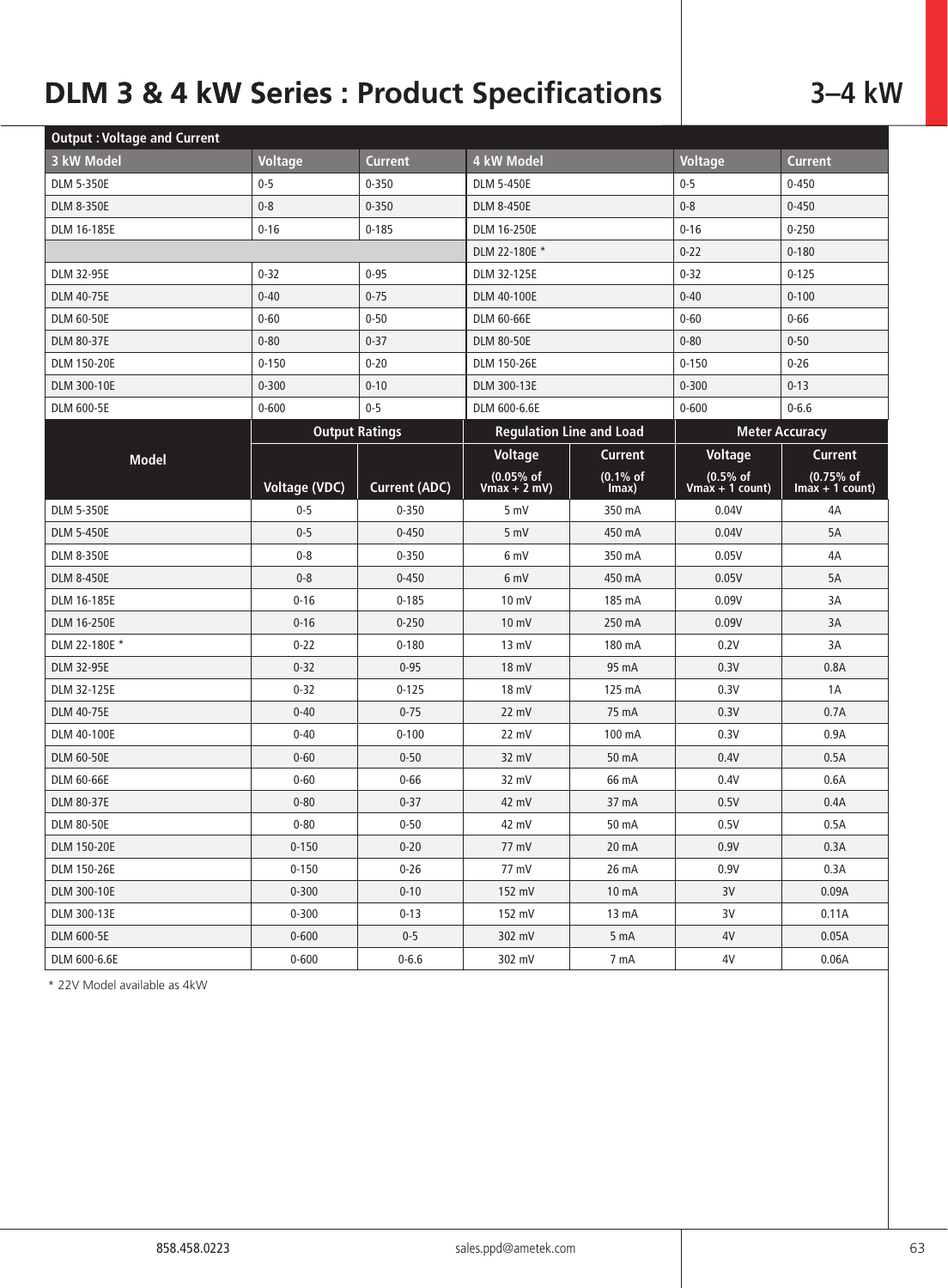## **DLM 3 & 4 kW Series : Product Specifications**

| <b>Model</b>                                   |                              | <b>Preview Accuracy</b>                   |                                            | <b>OVP</b>                                     |                                                                                 | <b>Ripple &amp; Noise</b> |                                         | <b>Stability</b>                       |                                        | <b>Temp Coefficient</b>         |                                                       |
|------------------------------------------------|------------------------------|-------------------------------------------|--------------------------------------------|------------------------------------------------|---------------------------------------------------------------------------------|---------------------------|-----------------------------------------|----------------------------------------|----------------------------------------|---------------------------------|-------------------------------------------------------|
|                                                |                              | Voltage<br>(05% of<br>$Vmax +1$<br>count) | Current<br>(1.0% of<br>$Imax +1$<br>count) | Adjustment<br>Range<br>(6% to<br>110%<br>Vmax) | Ripple<br>$(rms)*$                                                              | <b>Noise</b><br>$(p-p)$   | <b>Voltage</b><br>$(0.05%$ of<br>Vmax)  | <b>Current</b><br>$(0.05%$ of<br>Imax) | <b>Voltage</b><br>(0.02% C of<br>Vmax) | Current<br>(0.03% C of<br>Imax) | <b>Total</b><br>Remote<br><b>Sense</b><br><b>Drop</b> |
| <b>DLM 5-350E</b>                              |                              | 0.04V                                     | 5A                                         | $0.3 - 5.5V$                                   | $12 \text{ mV}$                                                                 | 100 mV                    | 3 mV                                    | 175 mA                                 | $1 \text{ mV}$                         | 105 mA                          | 2V                                                    |
| <b>DLM 5-450E</b>                              |                              | 0.04V                                     | 6A                                         | $0.3 - 5.5V$                                   | $12 \text{ mV}$                                                                 | 100 mV                    | 3 mV                                    | 225 mA                                 | 1 mV                                   | 135 mA                          | 2V                                                    |
| <b>DLM 8-350E</b>                              |                              | 0.05V                                     | 5A                                         | $0.4 - 8.8V$                                   | 12 mV                                                                           | 100 mV                    | 4 mV                                    | 175 mA                                 | $1.6$ mV                               | 105 mA                          | 2V                                                    |
| <b>DLM 8-450E</b>                              |                              | 0.05V                                     | 6A                                         | $0.4 - 8.8V$                                   | 12 mV                                                                           | 100 mV                    | 4 mV                                    | 225 mA                                 | $1.6$ mV                               | 135 mA                          | 2V                                                    |
| DLM 16-185E                                    |                              | 0.09V                                     | 3A                                         | $0.8 - 17.6V$                                  | 10 mV                                                                           | 100 mV                    | 8 mV                                    | 93 mA                                  | $3.2$ mV                               | 55 mA                           | 2V                                                    |
| <b>DLM 16-250E</b>                             |                              | 0.09V                                     | 4A                                         | $0.8 - 17.6V$                                  | 10 mV                                                                           | 100 mV                    | 8 mV                                    | 125 mA                                 | $3.2$ mV                               | 75 mA                           | 2V                                                    |
| DLM 22-180E *                                  |                              | 0.2V                                      | 3A                                         | $1.1 - 24.2V$                                  | 10 mV                                                                           | 100 mV                    | $11 \text{ mV}$                         | 90 mA                                  | 4.4 mA                                 | 54 mA                           | 2V                                                    |
| <b>DLM 32-95E</b>                              |                              | 0.3V                                      | 1.1A                                       | $1.6 - 35V$                                    | 10 mV                                                                           | 100 mV                    | 16 mV                                   | 48 mA                                  | 6 mV                                   | 30 mA                           | 5V                                                    |
| DLM 32-125E                                    |                              | 0.3V                                      | 1.4A                                       | $1.6 - 35V$                                    | 10 mV                                                                           | 100 mV                    | 16 mV                                   | 63 mA                                  | 6 mV                                   | 38 mA                           | 5V                                                    |
| <b>DLM 40-75E</b>                              |                              | 0.3V                                      | 0.9A                                       | $2-44V$                                        | 10 mV                                                                           | 100 mV                    | 20 mV                                   | 38 mA                                  | 8 mV                                   | 23 mA                           | 5V                                                    |
| DLM 40-100E                                    |                              | 0.3V                                      | 1.1A                                       | $2-44V$                                        | 10 mV                                                                           | 100 mV                    | 20 mV                                   | 50 mA                                  | 8 mV                                   | 30 mA                           | 5V                                                    |
| <b>DLM 60-50E</b>                              |                              | 0.4V                                      | 0.6A                                       | $3-66V$                                        | 15 mV                                                                           | 100 mV                    | 30 mV                                   | 25 mA                                  | 12 mV                                  | 15 mA                           | 5V                                                    |
| <b>DLM 60-66E</b>                              |                              | 0.4V                                      | 0.8A                                       | 3-66V                                          | 15 mV                                                                           | 100 mV                    | 30 mV                                   | 33 mA                                  | 12 mV                                  | 19.8 mA                         | 5V                                                    |
| <b>DLM 80-37E</b>                              |                              | 0.5V                                      | 0.5A                                       | 4-88V                                          | 15 mV                                                                           | 120 mV                    | 40 mV                                   | 19 mA                                  | 16 mV                                  | 12 mA                           | 5V                                                    |
| <b>DLM 80-50E</b>                              |                              | 0.5V                                      | 0.6A                                       | 4-88V                                          | 15 mV                                                                           | 120 mV                    | 40 mV                                   | 25 mA                                  | 16 mV                                  | 15 mA                           | 5V                                                    |
| <b>DLM 150-20E</b>                             |                              | 0.9V                                      | 0.3A                                       | 7.5-165V                                       | 30 mV                                                                           | 200 mV                    | 75 mV                                   | 10 <sub>m</sub> A                      | 30 mV                                  | 6 mA                            | 5V                                                    |
| <b>DLM 150-26E</b>                             |                              | 0.9V                                      | 0.4A                                       | 7.5-165V                                       | 30 mV                                                                           | 200 mV                    | 75 mV                                   | 13 mA                                  | 30 mV                                  | 7.8 mA                          | 5V                                                    |
| DLM 300-10E                                    |                              | 1.6V                                      | 0.11A                                      | 15-330V                                        | 60 mV                                                                           | 300 mV                    | 150 mV                                  | 5 mA                                   | 60 mV                                  | 3 <sub>m</sub> A                | 5V                                                    |
| DLM 300-13E                                    |                              | 1.6V                                      | 0.14A                                      | 15-330V                                        | 60 mV                                                                           | 300 mV                    | 150 mV                                  | 6.5 <sub>mA</sub>                      | 60 mV                                  | 3.9 mA                          | 5V                                                    |
| DLM 600-5E                                     |                              | 3.1V                                      | 0.06A                                      | 30-660V                                        | 100 mV                                                                          | 500 mV                    | 300 mV                                  | 2.5 <sub>mA</sub>                      | 120 mV                                 | 1.5 <sub>mA</sub>               | 5V                                                    |
| DLM 600-6.6E                                   |                              | 3.1V                                      | 0.08A                                      | 30-660V                                        | 100 mV                                                                          | 500 mV                    | 300 mV                                  | 3.3 <sub>m</sub> A                     | 120 mV                                 | 2.0 <sub>m</sub> A              | 5V                                                    |
| J3 Connector                                   |                              |                                           |                                            |                                                |                                                                                 |                           |                                         |                                        |                                        |                                 |                                                       |
| 1<br>Remote Output Enable                      |                              |                                           |                                            | 14                                             | Remote Shutdown Input (+). Positive or negative<br>true logic selection with S1 |                           |                                         |                                        |                                        |                                 |                                                       |
| $\overline{2}$<br>Remote Shutdown Return (-)   |                              |                                           |                                            |                                                |                                                                                 | 15                        | +5 VDC Auxiliary Output                 |                                        |                                        |                                 |                                                       |
| 3                                              | Remote OVP Programming Input |                                           |                                            |                                                |                                                                                 | 16                        | 1 mA Current Source for OVP Programming |                                        |                                        |                                 |                                                       |
| $\overline{4}$<br>Remote Programming Indicator |                              |                                           |                                            |                                                |                                                                                 | 17                        | <b>OVP Status Indicator</b>             |                                        |                                        |                                 |                                                       |
| 5<br><b>Operating Mode Indicator</b>           |                              |                                           |                                            |                                                |                                                                                 | 18                        | Over temperature Shutdown Indicator     |                                        |                                        |                                 |                                                       |
| 6<br>Status Indicator Return (-)               |                              |                                           |                                            |                                                |                                                                                 | 19                        | DC Voltage Monitor Output               |                                        |                                        |                                 |                                                       |
| 7<br><b>Current Monitor Output</b>             |                              |                                           |                                            | 20                                             | Remote /Local Voltage Control Select                                            |                           |                                         |                                        |                                        |                                 |                                                       |
| 8<br>Not Used                                  |                              |                                           |                                            | 21                                             | 1 mA Current Source for Voltage Programming                                     |                           |                                         |                                        |                                        |                                 |                                                       |
| 9<br>Voltage Programming Input                 |                              |                                           |                                            | 22                                             | 1 mA Current Source for Current Programming                                     |                           |                                         |                                        |                                        |                                 |                                                       |
| 10<br><b>Current Programming Input</b>         |                              |                                           |                                            | 23                                             | Remote/Local Current Control Select                                             |                           |                                         |                                        |                                        |                                 |                                                       |
| Not Used<br>11                                 |                              |                                           |                                            |                                                |                                                                                 | 24                        | Not Used                                |                                        |                                        |                                 |                                                       |
| Programming/Monitor Return (-)<br>12           |                              |                                           |                                            | 25                                             | Not Used                                                                        |                           |                                         |                                        |                                        |                                 |                                                       |
| 13<br>Not Used                                 |                              |                                           |                                            |                                                |                                                                                 |                           |                                         |                                        |                                        |                                 |                                                       |

\* 22V Model available as 4kW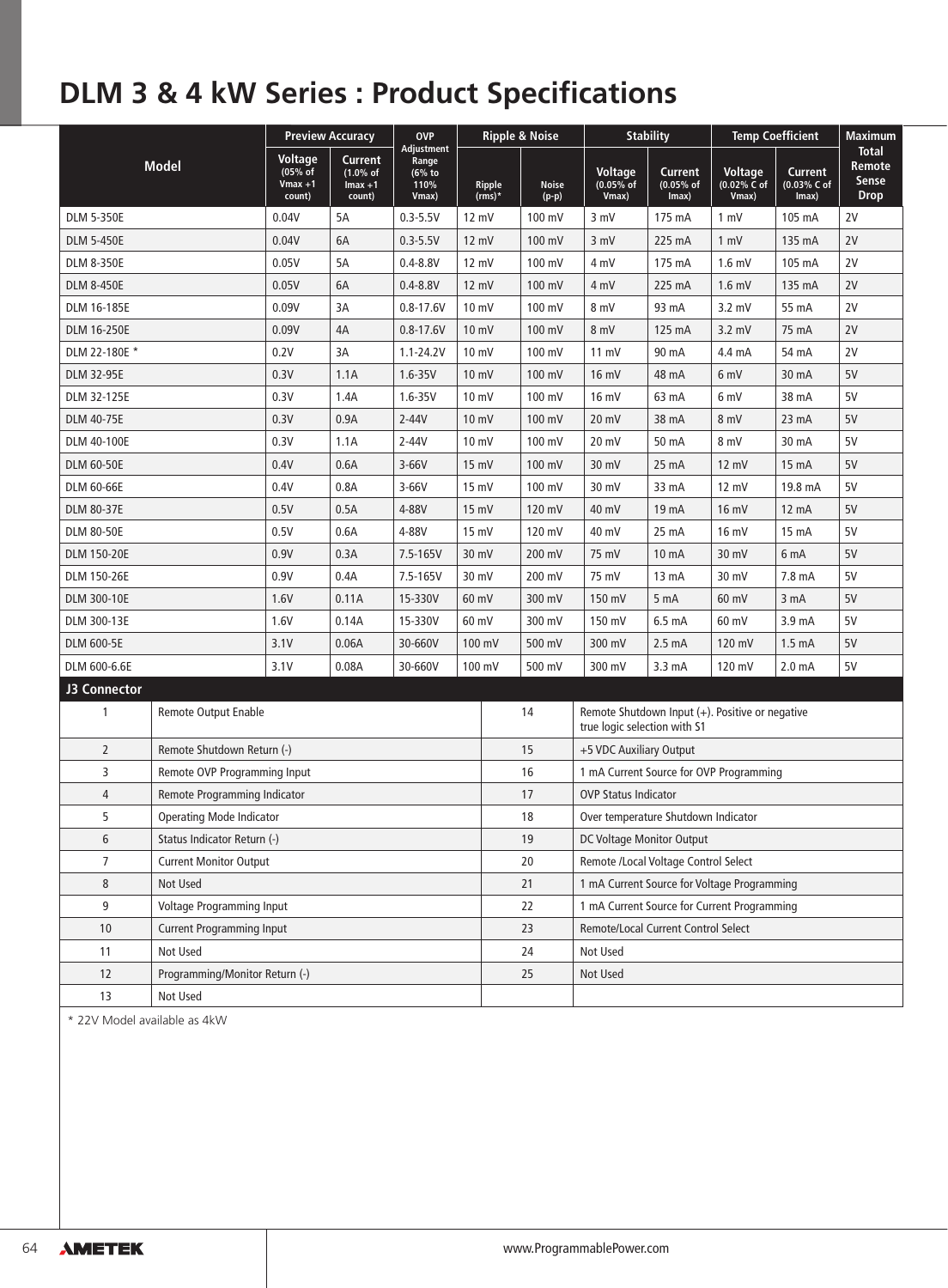#### F  $\mathbf{f}$ ∽ 20.19<br>(512) 19.44<br>(493) 18.18<br>(461) ㅁ **Top View Input Connections** Compression lug terminals #6 AWG max wire size **Chassis Ground Connection** #10-32 threaded stud **Front View Output Connections 5V to 80V** Copper bus bars, nickel plated Holes in bus bar 0.312 (7.92)  $\circ$  **150V to 600V**  $3.46$ <br>(87)  $\pm$  2015  $\pm$ **Rear View** 16.90  $(429)$ 19.00

Dimensions in inches (millimeters)

 $(482)$ 

- 
- 
- Terminal block with #8-32 screws